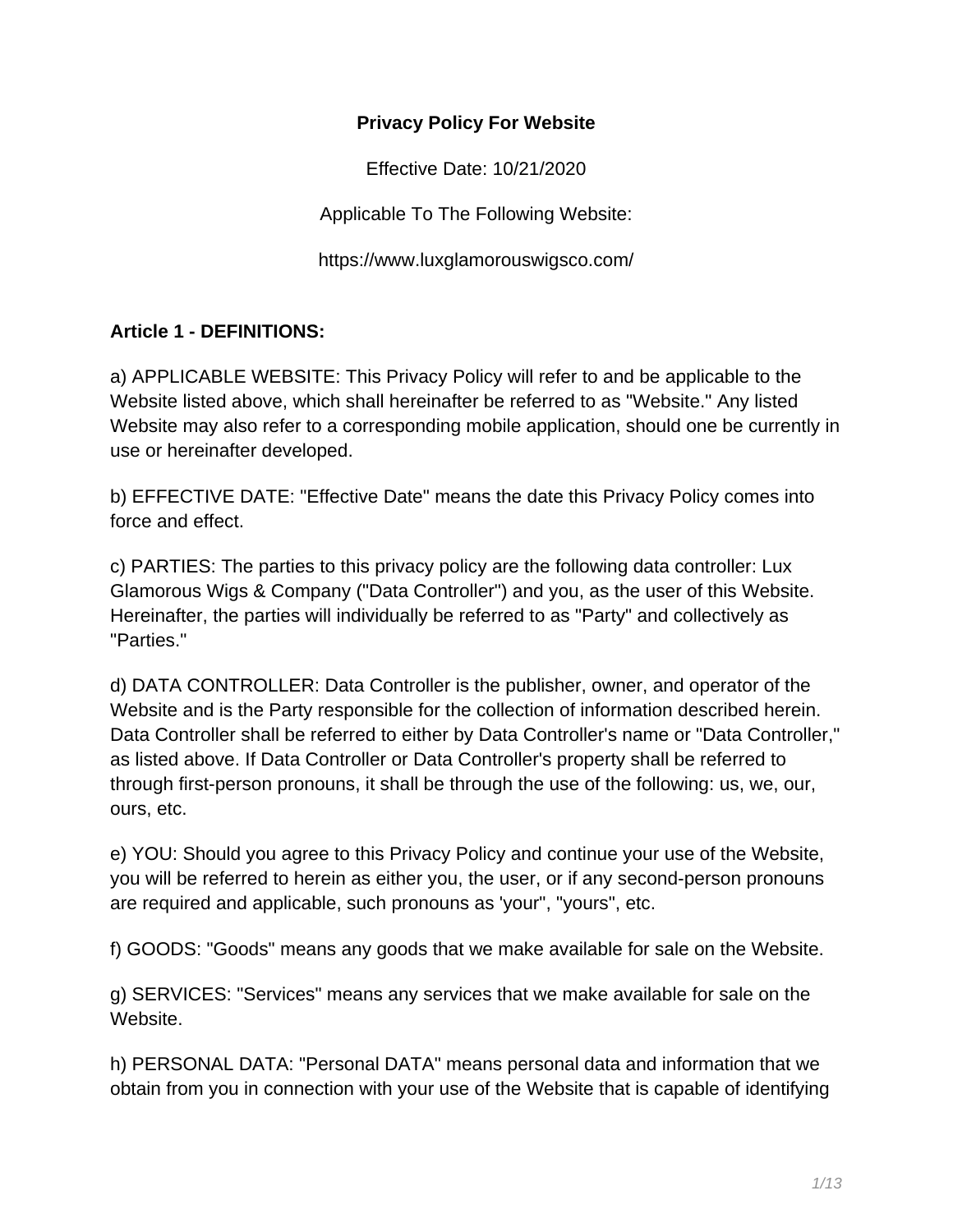you in any manner.

#### **Article 2 - GENERAL INFORMATION:**

This privacy policy (hereinafter "Privacy Policy") describes how we collect and use the Personal Data that we receive about you, as well as your rights in relation to that Personal Data, when you visit our Website or purchase our Goods or use our Services.

This Privacy Policy does not cover any information that we may receive about you through sources other than the use of our Website. The Website may link out to other websites or mobile applications, but this Privacy Policy does not and will not apply to any of those linked websites or applications.

We are committed to the protection of your privacy while you use our Website.

By continuing to use our Website, you acknowledge that you have had the chance to review and consider this Privacy Policy, and you acknowledge that you agree to it. This means that you also consent to the use of your information and the method of disclosure as described in this Privacy Policy. If you do not understand the Privacy Policy or do not agree to it, then you agree to immediately cease your use of our Website.

#### **Article 3 -CONTACT AND DATA PROTECTION OFFICER:**

The Party responsible for the processing of your personal data is as follows: Lux Glamorous Wigs & Company. The Data Controller may be contacted as follows:

Lux Glamorous Wigs & Company 1237 Tyvola RD CHARLOTTE, NC 28210

The Data Controller and operator of the Website are one and the same.

The Data Protection Officer is as follows: Lux Glamorous Wigs & Company. The Data Protection Officer may be contacted as follows:

Lux Glamorous Wigs & Company 1237 Tyvola RD CHARLOTTE, NC 28210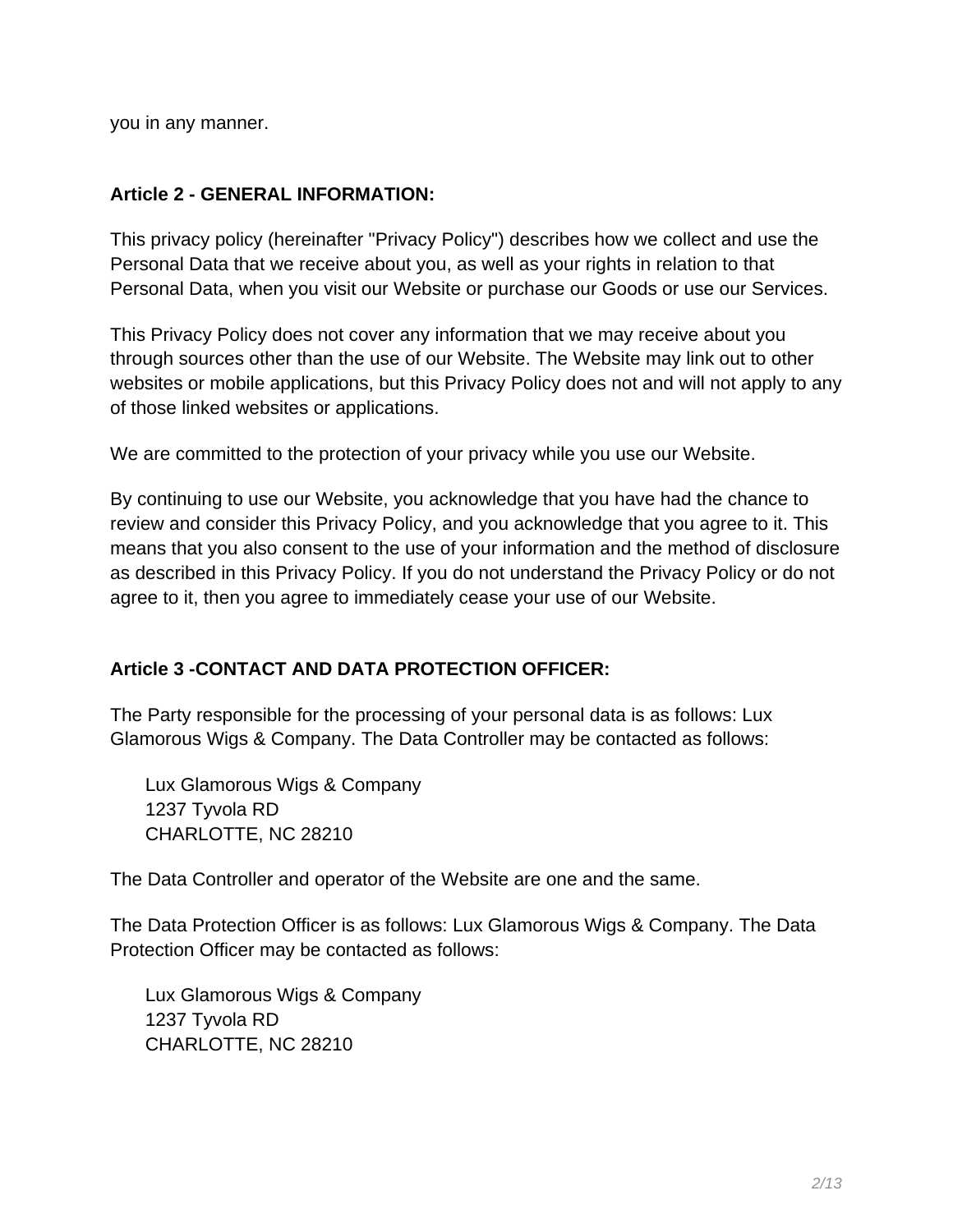### **Article 4 - LOCATION:**

Please be advised the data processing activities take place in the United States, outside the European Economic Area. Data may also be transferred to companies within the United States, but will only be done so in a manner that complies with the EU's General Data Protection Regulation or GDPR. The location where the data processing activities take place is as follows:

Lux Glamorous Wigs & Company 1237 Tyvola RD CHARLOTTE, NC 28210

# **Article 5 - MODIFICATIONS AND REVISIONS:**

We reserve the right to modify, revise, or otherwise amend this Privacy Policy at any time and in any manner. If we do so, however, we will notify you and obtain your consent to the change in processing. Unless we specifically obtain your consent, any changes to the Privacy Policy will only impact the information collected on or after the date of the change. It is also your responsibility to periodically check this page for any such modification, revision or amendment.

# **Article 6 - THE PERSONAL DATA WE RECEIVE FROM YOU:**

Depending on how you use our Website, you will be subject to different types of Personal Data collected and different manners of collection:

**a) Registered users:** You, as a user of the Website, may be asked to register in order to use the Website or to purchase the Goods and/or Services available for sale.

During the process of your registration, we will collect some of the following Personal Data from you through your voluntary disclosure:

Personal Data may be asked for in relation to:

- I) Interaction with our representatives in any way
- II) making purchases

 $\overline{\phantom{a}}$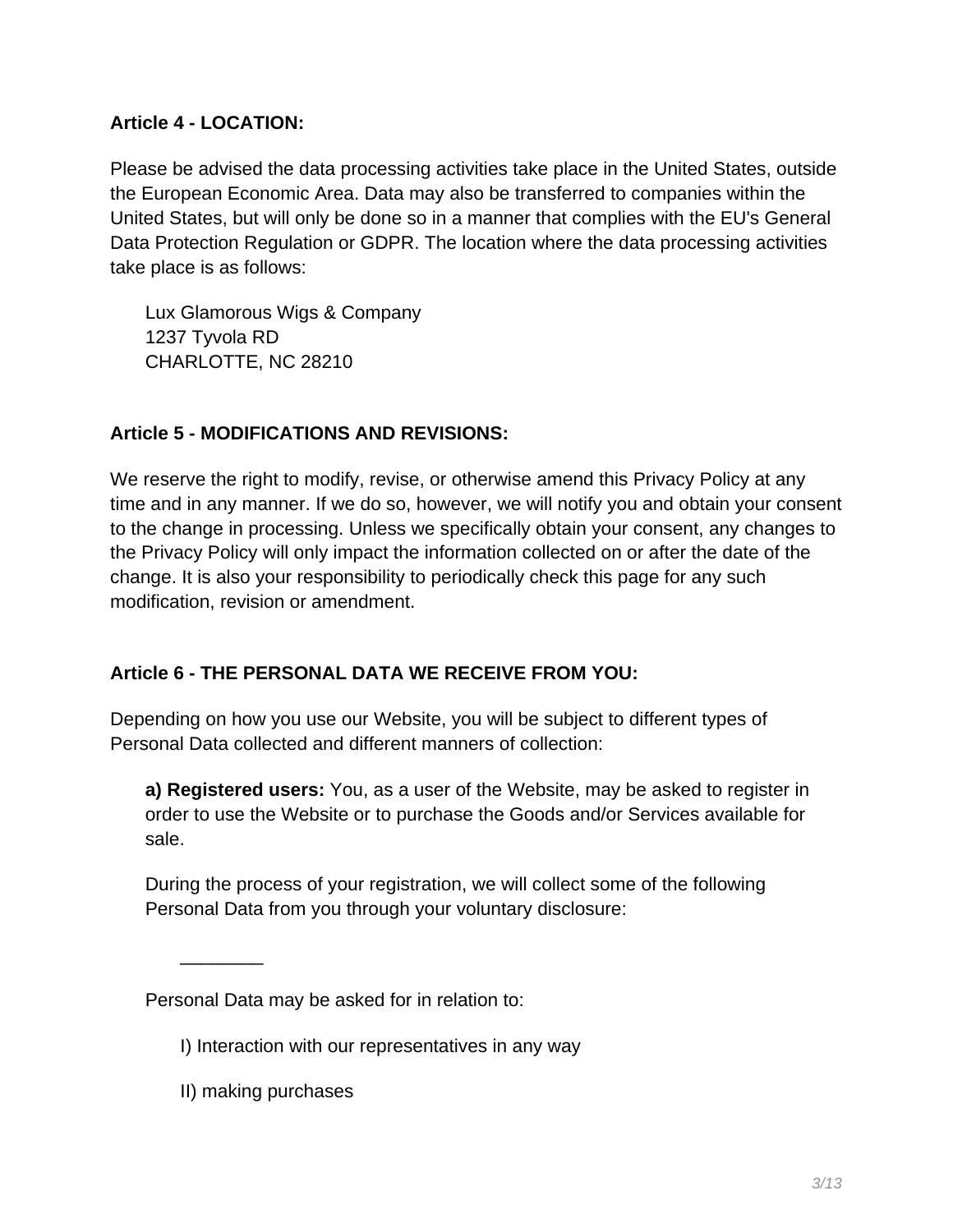III) receiving notifications by text message or email about marketing

IV) receiving general emails from us

V) commenting on our content or other user-generated content on our Website, such as blogs, articles, photographs or videos, or participating in our forums, bulletin boards, chat rooms or other similar features

By undergoing the registration process, you consent to us collecting your Personal Data, including the Personal Data described in this clause, as well as storing, using or disclosing your Personal Data in accordance with this Privacy Policy.

**b) Unregistered users:** If you are a passive user of the Website and do not register for any purchases or other service, you may still be subject to certain passive data collection ("Passive Data Collection"). Such Passive Data Collection may include through cookies, as described below, IP address information, location information, and certain browser data, such as history and/or session information.

**c) All users:** The Passive Data Collection that applies to Unregistered users shall also apply to all other users and/or visitors of our Website.

**d) Sales & Billing Information:** In order to purchase any of the goods or services on the Website, you will be asked to provide certain credit information, billing address information, and possibly additional specific information so that you may be properly charged for your purchases. This payment and billing information may be stored for the following period: \_\_\_\_\_\_\_\_\_. If so, it will be used exclusively to assist you with making future purchases with us.

**e) Related Entities:** We may share your Personal Data, including Personal Data that identifies you personally, with any of our parent companies, subsidiary companies, affiliates or other trusted related entities.

However, we only share your Personal Data with a trusted related entity if that entity agrees to our privacy standards as set out in this Privacy Policy and to treat your Personal Data in the same manner that we do.

**f) Email Marketing:** You may be asked to provide certain Personal Data, such as your name and email address, for the purpose of receiving email marketing communications. This information will only be obtained through your voluntary disclosure and you will be asked to affirmatively opt-in to email marketing communications.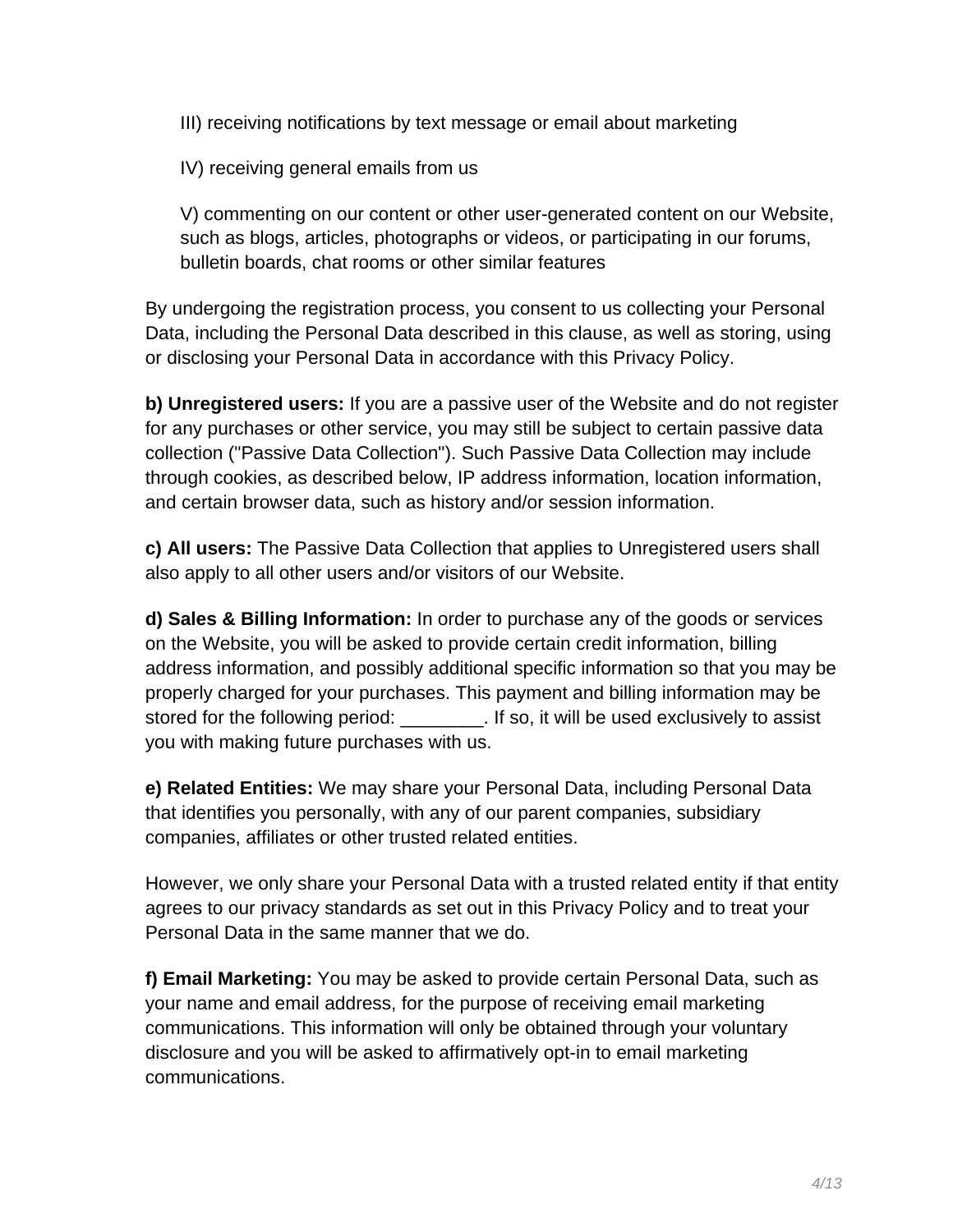**g) User Experience:** From time to time we may request information from you to assist us in improving our Website, and the Goods and Services we sell, such as demographic information or your particular preferences.

**h) Content Interaction:** Our Website may allow you to comment on the content that we provide or the content that other users provide, such as blogs, multimedia, or forum posts. If so, we may collect some Personal Data from you at that time, such as, but not limited to, username or email address.

**i) Combined or Aggregated Information:** We may combine or aggregate some of your Personal Data in order to better serve you and to better enhance and update our Website for your and other consumers' use.

We may also share such aggregated information with others, but only if that aggregated information does not contain any Personal Data.

# **Article 7 - THE PERSONAL DATA WE RECEIVE AUTOMATICALLY:**

**Cookies:** We may collect information from you through automatic tracking systems (such as information about your browsing preferences) as well as through information that you volunteer to us (such as information that you provide during a registration process or at other times while using the Website, as described above).

For example, we use cookies to make your browsing experience easier and more intuitive: cookies are small strings of text used to store some information that may concern the user, his or her preferences or the device they are using to access the internet (such as a computer, tablet, or mobile phone). Cookies are mainly used to adapt the operation of the site to your expectations, offering a more personalized browsing experience and memorizing the choices you made previously.

A cookie consists of a reduced set of data transferred to your browser from a web server and it can only be read by the server that made the transfer. This is not executable code and does not transmit viruses.

Cookies do not record or store any Personal Data. If you want, you can prevent the use of cookies, but then you may not be able to use our Website as we intend. To proceed without changing the options related to cookies, simply continue to use our Website.

**Technical cookies:** Technical cookies, which can also sometimes be called HTML cookies, are used for navigation and to facilitate your access to and use of the site. They are necessary for the transmission of communications on the network or to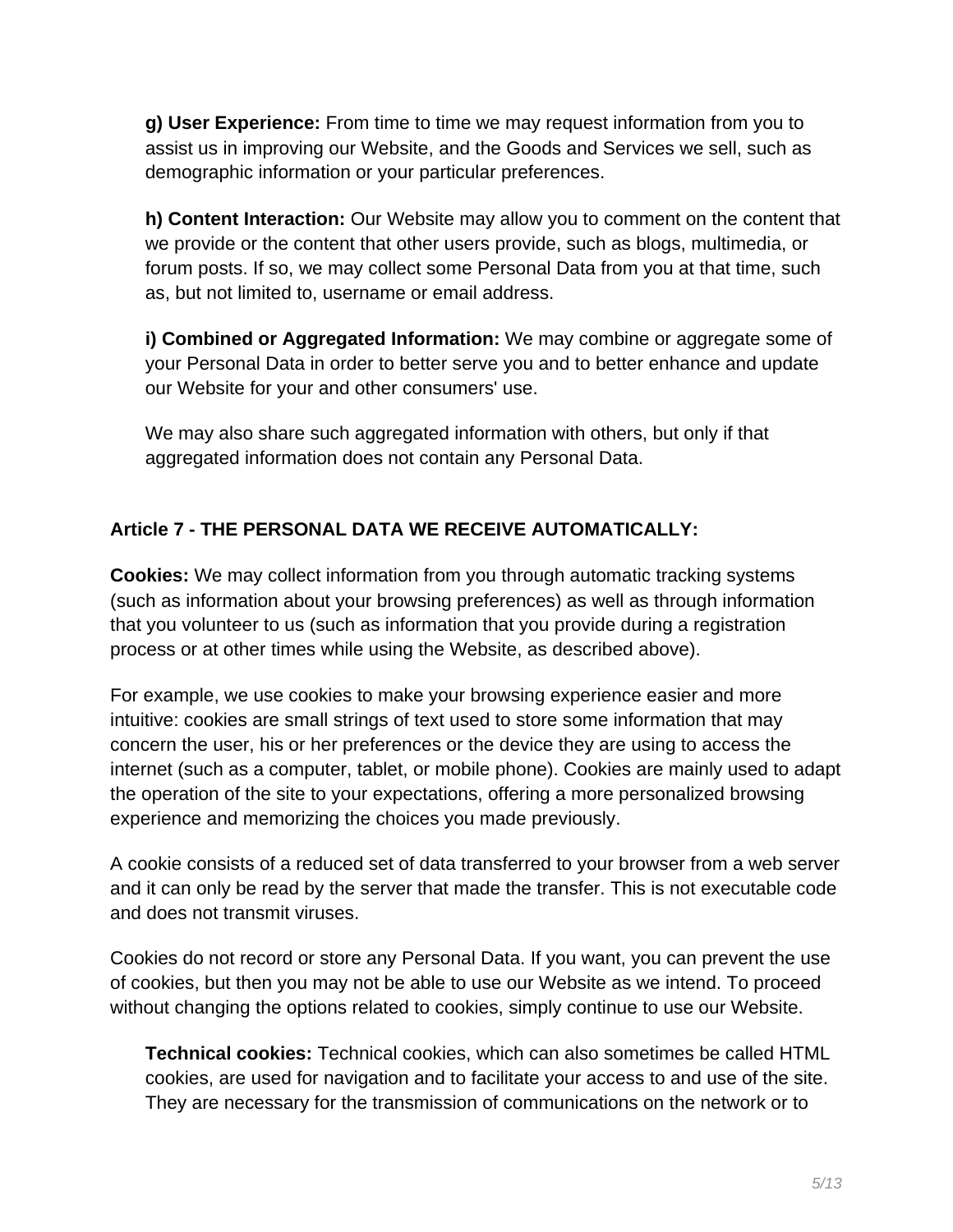supply services requested by you. The use of technical cookies allows the safe and efficient use of the site.

You can manage or request the general deactivation or cancelation of cookies through your browser. If you do this though, please be advised this action might slow down or prevent access to some parts of the site.

Cookies may also be retransmitted by an analytics or statistics provider to collect aggregated information on the number of users and how they visit the Website. These are also considered technical cookies when they operate as described.

Temporary session cookies are deleted automatically at the end of the browsing session - these are mostly used to identify you and ensure that you don't have to log in each time - whereas permanent cookies remain active longer than just one particular session.

**Third-party cookies:** We may also utilize third-party cookies, which are cookies sent by a third-party to your computer. Permanent cookies are often third-party cookies. The majority of third-party cookies consist of tracking cookies used to identify online behavior, understand interests and then customize advertising for users.

Third-party analytical cookies may also be installed. They are sent from the domains of the aforementioned third parties external to the site. Third-party analytical cookies are used to detect information on user behavior on our Website. This place anonymously, in order to monitor the performance and improve the usability of the site. Third-party profiling cookies are used to create profiles relating to users, in order to propose advertising in line with the choices expressed by the users themselves.

**Profiling cookies:** We may also use profiling cookies, which are those that create profiles related to the user and are used in order to send advertising to the user's browser.

When these types of cookies are used, we will receive your explicit consent.

**Support in configuring your browser:** You can manage cookies through the settings of your browser on your device. However, deleting cookies from your browser may remove the preferences you have set for this Website.

For further information and support, you can also visit the specific help page of the web browser you are using: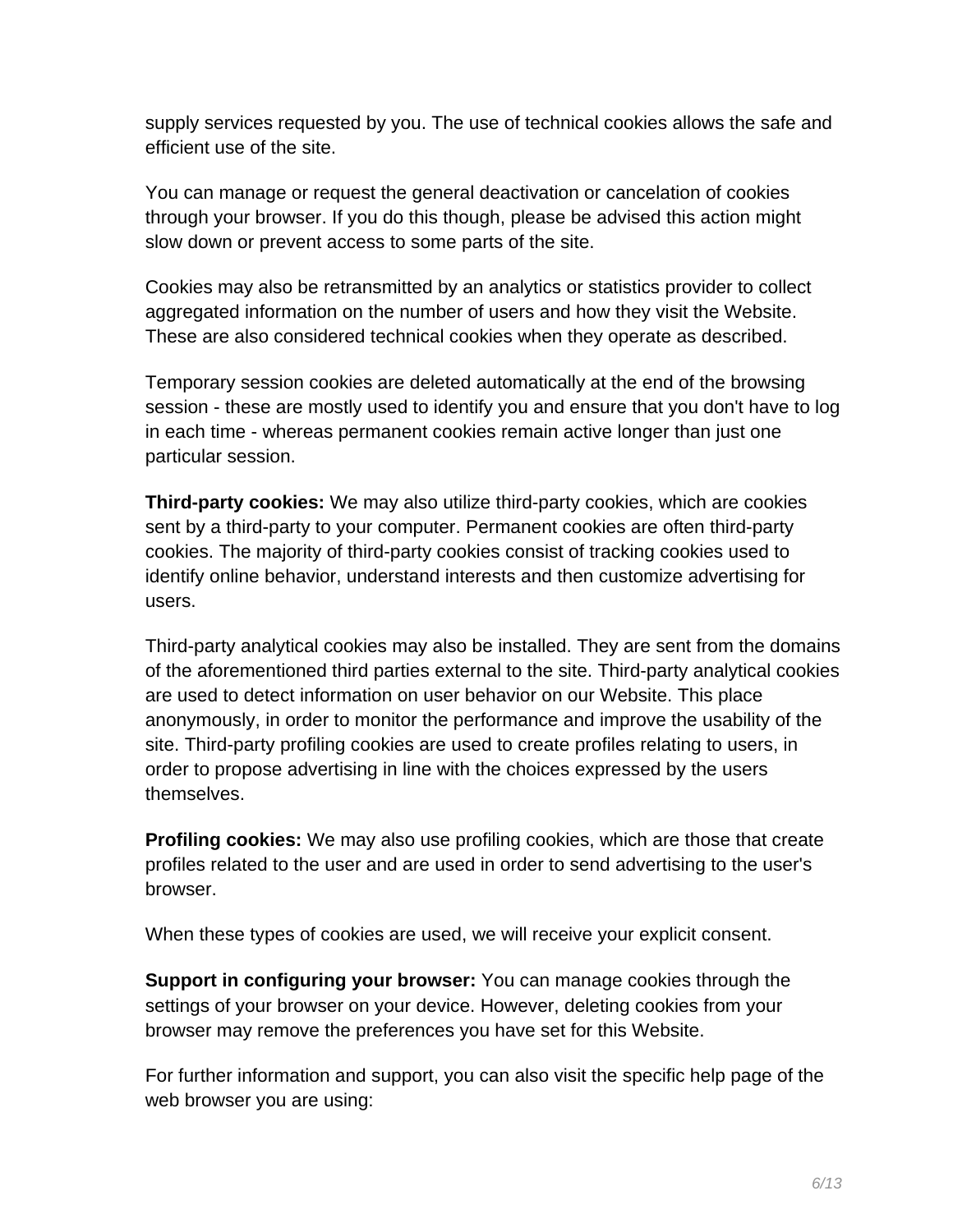- Internet Explorer:

http://windows.microsoft.com/en-us/windows-vista/block-or-allow-cookies

- Firefox:

https://support.mozilla.org/en-us/kb/enable-and-disable-cookies-website-prefere nces

- Safari: http://www.apple.com/legal/privacy/
- Chrome: https://support.google.com/accounts/answer/61416?hl=en
- Opera: http://www.opera.com/help/tutorials/security/cookies/

**Log Data:** Like all websites and mobile applications, this Website also makes use of log files that store automatic information collected during user visits. The different types of log data could be as follows:

- internet protocol (IP) address;
- type of browser and device parameters used to connect to the Website;
- name of the Internet Service Provider (ISP);
- date and time of visit;
- web page of origin of the user (referral) and exit;
- possibly the number of clicks.

The aforementioned information is processed in an automated form and collected in an exclusively aggregated manner in order to verify the correct functioning of the site, and for security reasons. This information will be processed according to the legitimate interests of the Data Controller.

For security purposes (spam filters, firewalls, virus detection), the automatically recorded data may also possibly include Personal Data such as IP address, which could be used, in accordance with applicable laws, in order to block attempts at damage to the Website or damage to other users, or in the case of harmful activities or crime. Such data are never used for the identification or profiling of the user, but only for the protection of the Website and our users. Such information will be treated according to the legitimate interests of the Data Controller.

# **Article 8 - THIRD PARTIES:**

We may utilize third-party service providers ("Third-Party Service Providers"), from time to time or all the time, to help us with our Website, and to help serve you.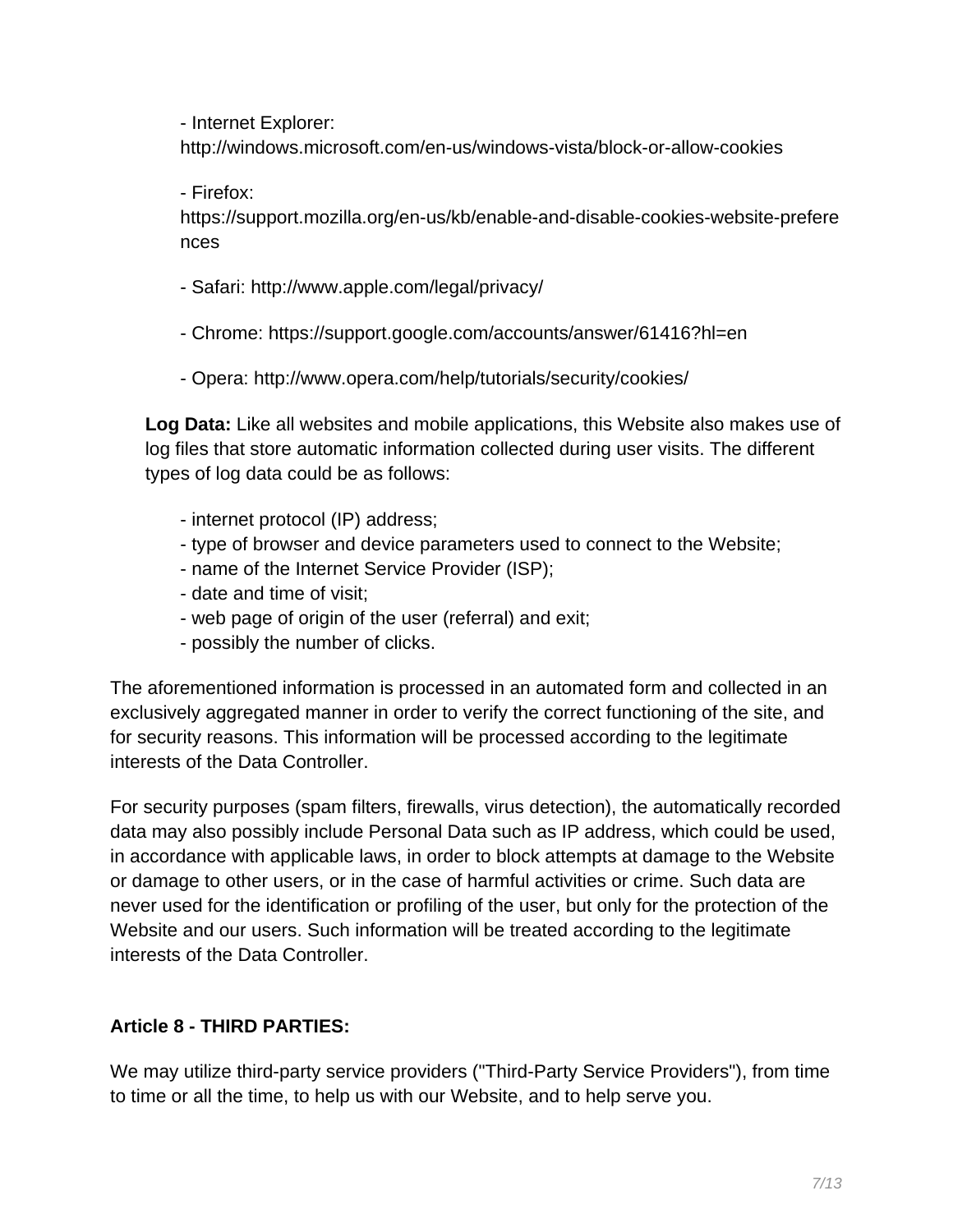We may use Third-Party Service Providers to assist with information storage (such as cloud storage).

We may provide some of your Personal Data to Third-Party Service Providers in order to help us track usage data, such as referral websites, dates and times of page requests, etc. We use this information to understand patterns of usage of, and to improve, the Website.

We may use Third-Party Service Providers to host the Website. In this instance, the Third-Party Service Provider will have access to your Personal Data.

We may use Third-Party Service Providers to fulfill orders in relation to the Website.

We may allow third parties to advertise on the Website. These third parties may use cookies in connection with their advertisements (see the "Cookies" clause in this Privacy Policy).

Some of our Third-Party Service Providers may be located outside of the United States and may not be subject to U.S. privacy laws. The countries or regions in which our Third-Party Service Providers may be located include:

We only share your Personal Data with a Third-Party Service Provider if that provider agrees to our privacy standards as set out in this Privacy Policy.

\_\_\_\_\_\_\_\_

Notwithstanding the other provisions of this Privacy Policy, we may provide your Personal Data to a third party or to third parties in order to protect the rights, property or safety, of us, our customers or third parties, or as otherwise required by law.

We will not knowingly share your Personal Data with any third parties other than in accordance with this Privacy Policy.

If your Personal Data might be provided to a third party in a manner that is other than as explained in this Privacy Policy, you will be notified. You will also have the opportunity to request that we not share that information.

In general, you may request that we do not share your Personal Data with third parties. Please contact us via email, if so. Please be advised that you may lose access to certain services that we rely on third-party providers for.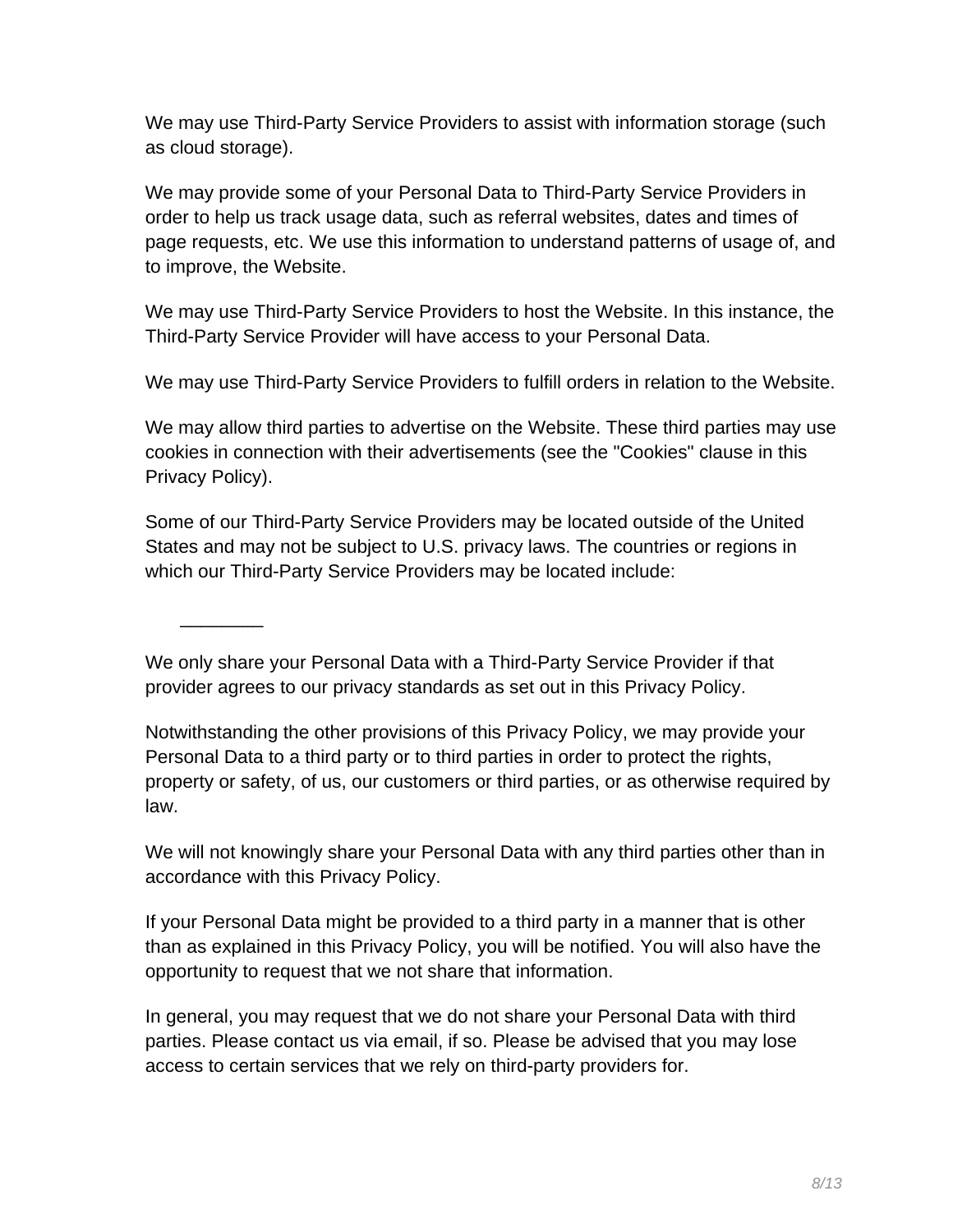### **Article 9 - SOCIAL NETWORK PLUGINS:**

This Website incorporates plugins and/or buttons for social networks, in order to allow easy sharing of content on your favorite social networks. These plugins are programmed so as not to set any cookies when accessing the page, to safeguard the privacy of users. Cookies may be set, however, if you make voluntary use of the plugin. Please note that if you browse while being logged into the social network, then you have already consented to the use of cookies conveyed through this Website at the time that you registered with the particular social network.

The collection and use of information obtained by means of the plugin are governed by the respective privacy policies of the social networks, which can be found below:

Facebook: https://www.facebook.com/help/cookies

Twitter: https://help.twitter.com/en/rules-and-policies/twitter-cookies

Google+: https://about.pinterest.com/it/privacy-policy

Pinterest: https://about.pinterest.com/it/privacy-policy

AddThis: http://www.addthis.com/privacy/privacy-policy

Linkedin: https://www.linkedin.com/legal/cookie-policy

# **Article 10 - HOW PERSONAL DATA IS STORED:**

We use secure physical and digital systems to store your Personal Data when appropriate. We ensure that your Personal Data is protected against unauthorized access, disclosure, or destruction.

Please note, however, that no system involving the transmission of information via the internet, or the electronic storage of data, is completely secure. However, we take the protection and storage of your Personal Data very seriously. We take all reasonable steps to protect your Personal Data.

Personal Data is stored throughout your relationship with us. We delete your Personal Data upon request for cancelation of your account or other general request for the deletion of data.

In the event of a breach of your Personal Data, you will be notified in a reasonable time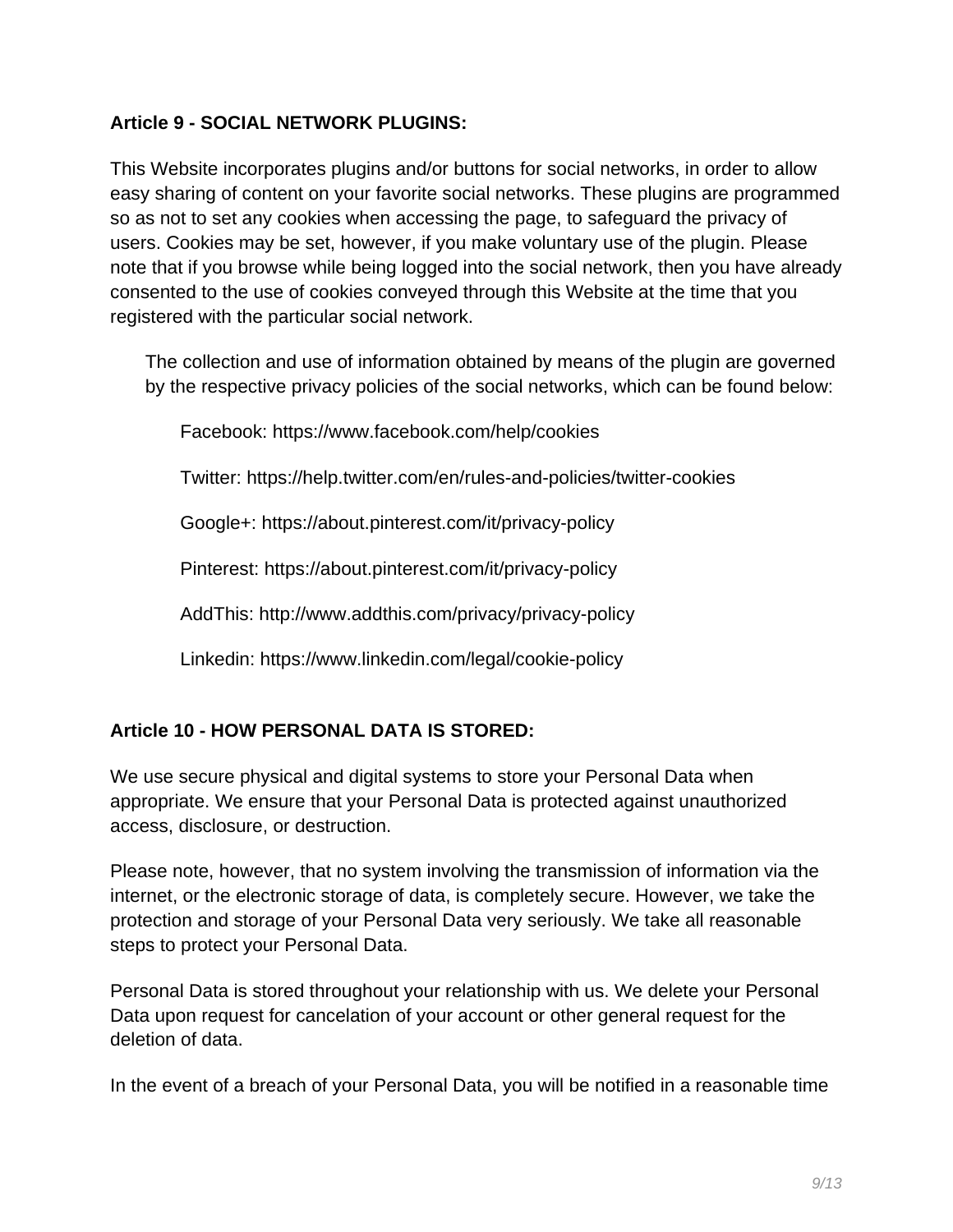frame, but in no event later than two weeks, and we will follow all applicable laws regarding such breach.

### **Article 11 - PURPOSES OF PROCESSING OF PERSONAL DATA:**

We primarily use your Personal Data to help us provide a better experience for you on our Website and to provide you the services and/or information you may have requested, such as use of our Website.

Information that does not identify you personally, but that may assist in providing us broad overviews of our customer base, will be used for market research or marketing efforts. Such information may include, but is not limited to, interests based on your cookies.

Personal Data that may be considering identifying may be used for the following:

- a) Improving your personal user experience
- b) Communicating with you about your user account with us
- c) Marketing and advertising to you, including via email
- d) Fulfilling your purchases
- e) Providing customer service to you
- f) Advising you about updates to the Website or related Items

# **Article 12 - DISCLOSURE OF PERSONAL DATA:**

Although our policy is to maintain the privacy of your Personal Data as described herein, we may disclose your Personal Data if we believe that it is reasonable to do so in certain cases, in our sole and exclusive discretion. Such cases may include, but are not limited to:

a) To satisfy any local, state, or Federal laws or regulations

b) To respond to requests, such discovery, criminal, civil, or administrative process, subpoenas, court orders, or writs from law enforcement or other governmental or legal bodies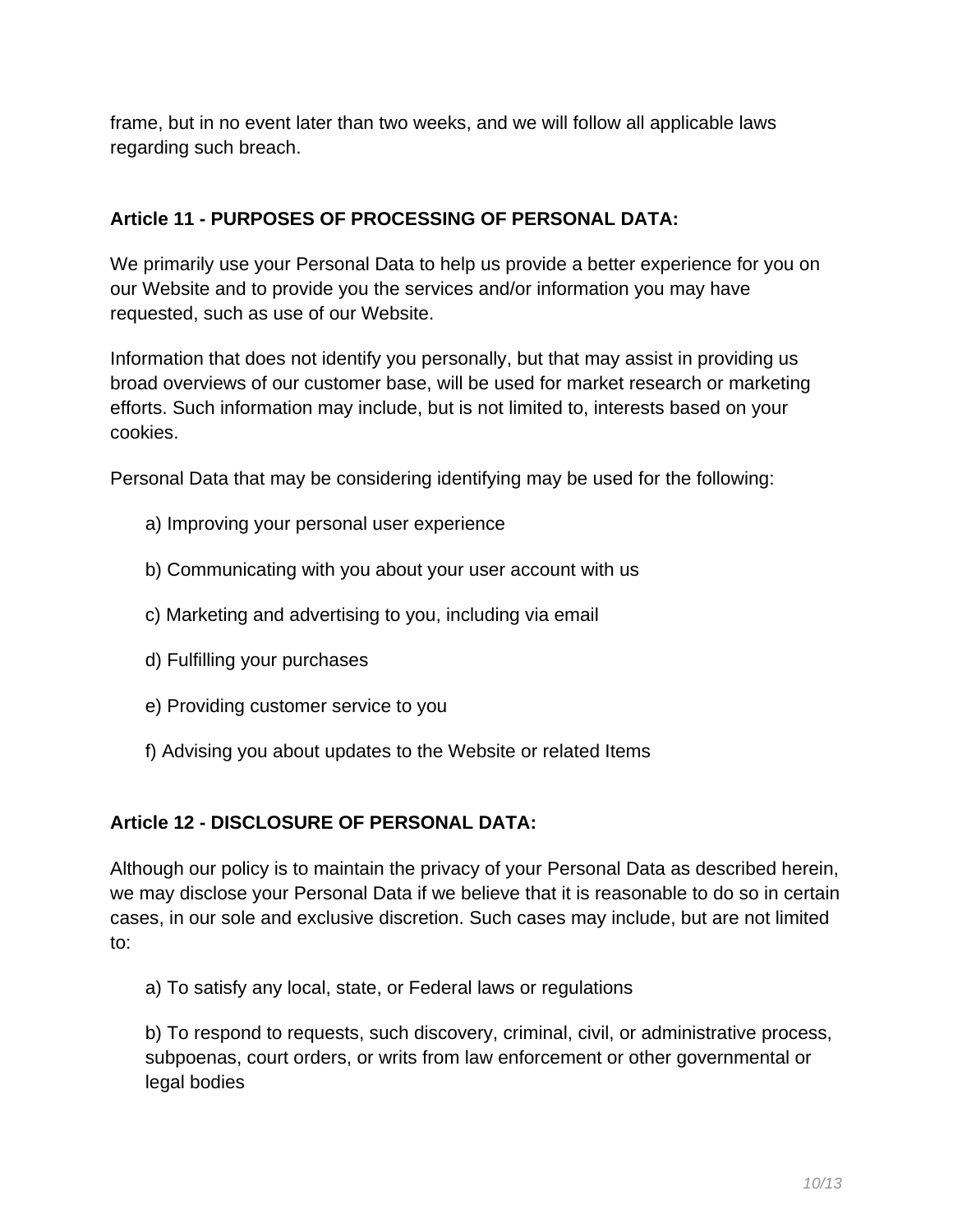c) To bring legal action against a user who has violated the law or violated the terms of use of our Website

d) As may be necessary for the operation of our Website

e) To generally cooperate with any lawful investigation about our users

f) If we suspect any fraudulent activity on our Website or if we have noticed any activity which may violate our terms or other applicable rules

### **Article 13 - CHILD ACCESS:**

We may collect information from children, as well as allow and encourage children to visit our Website.

The information we collect from children is as follows:

 $\overline{\phantom{a}}$ 

 $\overline{\phantom{a}}$ 

\_\_\_\_\_\_\_\_.

We do not allow children to make their Personal Data publicly available.

Information collected from children in accordance with this clause is collected to help us enhance all user experiences and to improve our Website.

It is also collected for the specific purpose of the following:

We do not require children to disclose any further information than is reasonably necessary to interact with our Website.

Parents or guardians of minor children may review the Personal Data of their child and have it deleted at their request. They may also agree to collection and use of information, without consenting to disclosure to any other party. They may also refuse to permit any further collection or use of such information by sending us an email at

Otherwise, information collected from children in accordance with this clause is collected, used and if applicable, disclosed, in accordance with the general provisions of this Privacy Policy.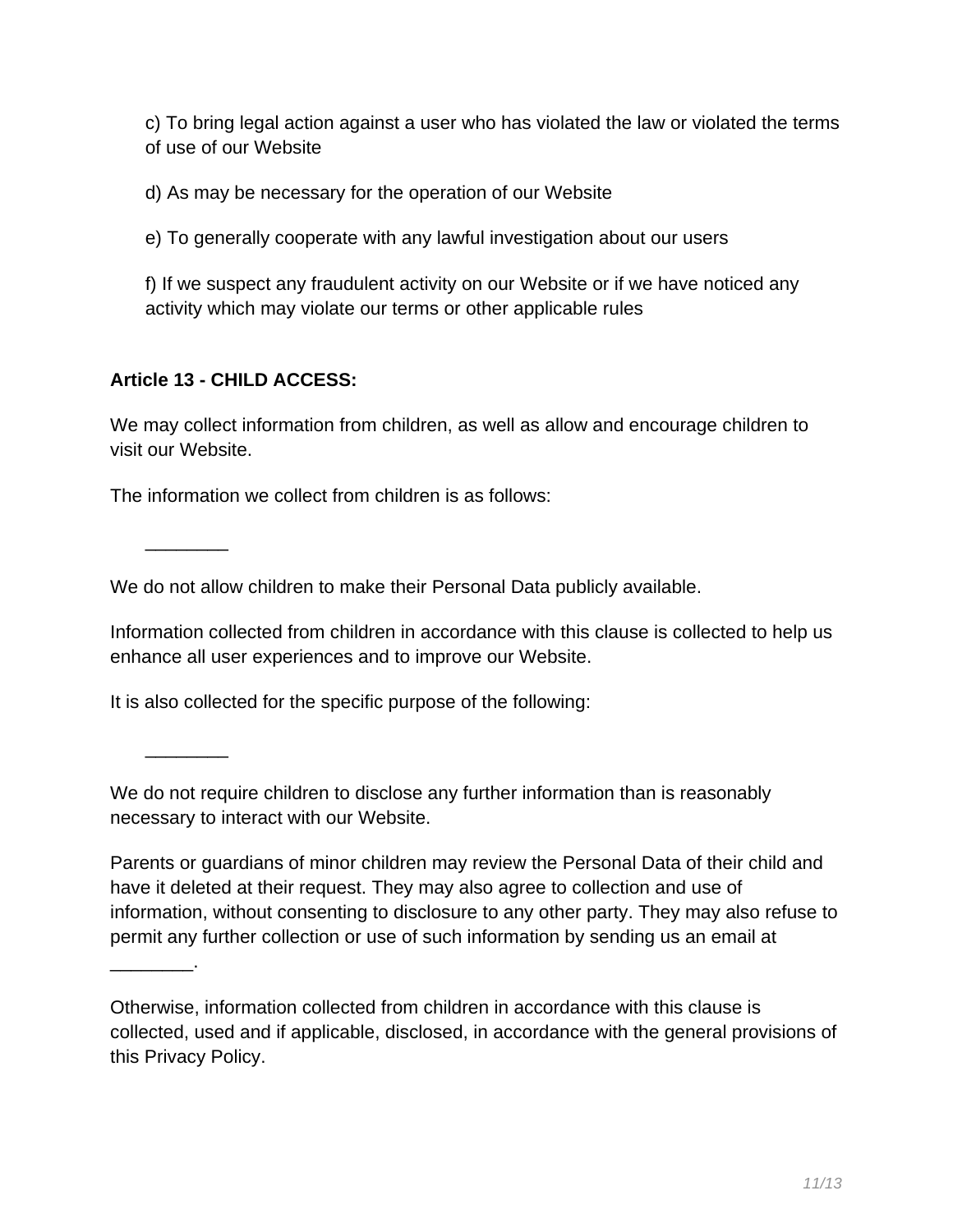### **Article 14 - PUBLIC INFORMATION:**

We may allow users to post their own content or information publicly on our Website. Such content or information may include, but is not limited to, photographs, status updates, blogs, articles, or other personal snippets. Please be aware that any such information or content that you may post should be considered entirely public and that we do not purport to maintain the privacy of such public information.

### **Article 15 - OPTING OUT OF TRANSMITTALS FROM US:**

From time to time, we may send you informational or marketing communications related to our Website such as announcements or other information. If you wish to opt-out of such communications, you may contact the following email: The You may also click the opt-out link which will be provided at the bottom of any and all such communications.

Please be advised that even though you may opt-out of such communications, you may still receive information from us that is specifically about your use of our Website or about your account with us.

By providing any Personal Data to us, or by using our Website in any manner, you have created a commercial relationship with us. As such, you agree that any email sent from us or third-party affiliates, even unsolicited email, shall specifically not be considered SPAM, as that term is legally defined.

#### **Article 16 - MODIFYING, DELETING, AND ACCESSING YOUR INFORMATION:**

If you wish to modify or delete any information we may have about you, or you wish to simply access any information we have about you, you may do so from your account settings page.

# **Article 17 - ACCEPTANCE OF RISK:**

By continuing to our Website in any manner, use the Product, you manifest your continuing asset to this Privacy Policy. You further acknowledge, agree and accept that no transmission of information or data via the internet is not always completely secure, no matter what steps are taken. You acknowledge, agree and accept that we do not guarantee or warrant the security of any information that you provide to us, and that you transmit such information at your own risk.